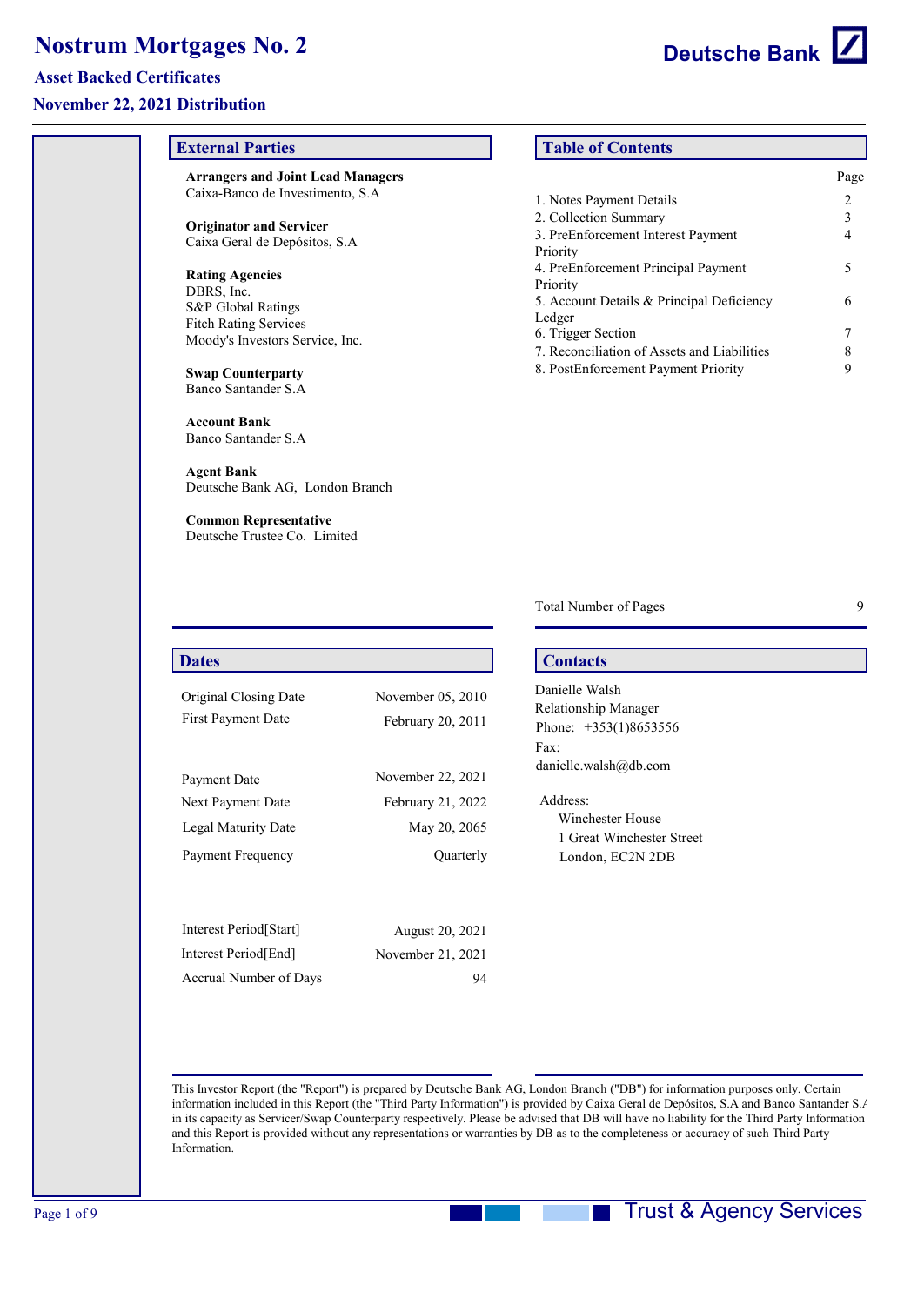**Asset Backed Certificates**

**November 22, 2021 Distribution**

### **Notes Payment Details**

|               | <b>Current Period Distribution</b> |     |                  |                  |              |               |               |                         |           |                  |
|---------------|------------------------------------|-----|------------------|------------------|--------------|---------------|---------------|-------------------------|-----------|------------------|
|               |                                    |     | Original         | <b>Beginning</b> |              |               |               | Beginning               | Ending    | Ending           |
|               |                                    |     | Principal        | Principal        |              |               | Total         | Pool                    | Pool      | Principal        |
| Class         | <b>ISIN</b>                        | Ccy | Balance          | Balance          | Interest     | Principal     | Distribution  | Factor                  | Factor    | Balance          |
|               |                                    |     |                  | (1)              | (2)          | (3)           | $(4)=(2)+(3)$ | (5)                     | (6)       | $(7)=(1)-(3)$    |
| A             | PTTGUIOM0007 $ \epsilon $          |     | 4,008,800,000.00 | 1,327,851,778.70 | 0.00         | 60,623,064.90 | 60,623,064.90 | $0.3312342$ $0.3161117$ |           | 1,267,228,713.80 |
| B             | PTTGUJOM0006 $ \epsilon $          |     | 1,336,250,000.00 | 1,336,250,000.00 | 0.00         | 0.00          | 0.00          | 1.0000000               | 1.0000000 | 1,336,250,000.00 |
| $\mathcal{C}$ | PTTGUKOM0003 $ \epsilon $          |     | 84,900,000.00    | 80,175,750.00    | 4,367,046.06 | 252,696.64    | 4,619,742.70  | $0.9443551$ $0.9413787$ |           | 79,923,053.36    |
|               |                                    |     |                  |                  |              |               |               |                         |           |                  |
|               |                                    |     |                  |                  |              |               |               |                         |           |                  |
|               |                                    |     |                  |                  |              |               |               |                         |           |                  |
| Total         |                                    |     | 5,429,950,000.00 | 2,744,277,528.70 | 4.367.046.06 | 60,875,761.54 | 65.242.807.60 |                         |           | 2,683,401,767.16 |

|       |    | Interest Accrual Details |                      |             |                   |                  |          |          |                   |              |                   |
|-------|----|--------------------------|----------------------|-------------|-------------------|------------------|----------|----------|-------------------|--------------|-------------------|
|       |    |                          |                      |             |                   | <b>Beginning</b> | Prior    |          | Total             |              | Current           |
|       |    |                          |                      |             | Interest          | Principal        | Unpaid   | Accrued  | Interest          | Interest     | Unpaid            |
| Class |    | DavsMethod               | Index                | Margin      | Rate              | Balance          | Interest | Interest | Due               | Paid         | Interest          |
|       |    |                          | (1)                  | (2)         | $(3) = (1) + (2)$ |                  | (4)      | (5)      | $(6) = (4) + (5)$ | (7)          | $(8) = (6) - (7)$ |
| A     | 94 |                          | Act/360 $-0.54800\%$ | $0.20000\%$ | $0.00000\%$       | 1,327,851,778.70 | 0.00     | 0.00     | 0.00              | 0.00         | 0.00              |
| B     | 94 |                          | Act/360 $-0.54800\%$ | $0.30000\%$ | $0.00000\%$       | 1,336,250,000.00 | 0.00     | 0.00     | 0.00              | 0.00         | 0.00              |
| C     | 94 | Act/360                  | N/A                  | N/A         | $0.00000\%$       | 80,175,750.00    | 0.00     | 0.00     | 0.00              | 4,367,046.06 | 0.00              |
|       |    |                          |                      |             |                   |                  |          |          |                   |              |                   |
|       |    |                          |                      |             |                   |                  |          |          |                   |              |                   |
|       |    |                          |                      |             |                   |                  |          |          |                   |              |                   |
| Total |    |                          |                      |             |                   | 2,744,277,528.70 | 0.00     | 0.00     | 0.00              | 4,367,046.06 | 0.00              |

NOTE: Where any interest rate is calculated to be a negative number, it appears in this report as zero given that payments from the Issuer to the Noteholder(s) for relevant class(es) are zero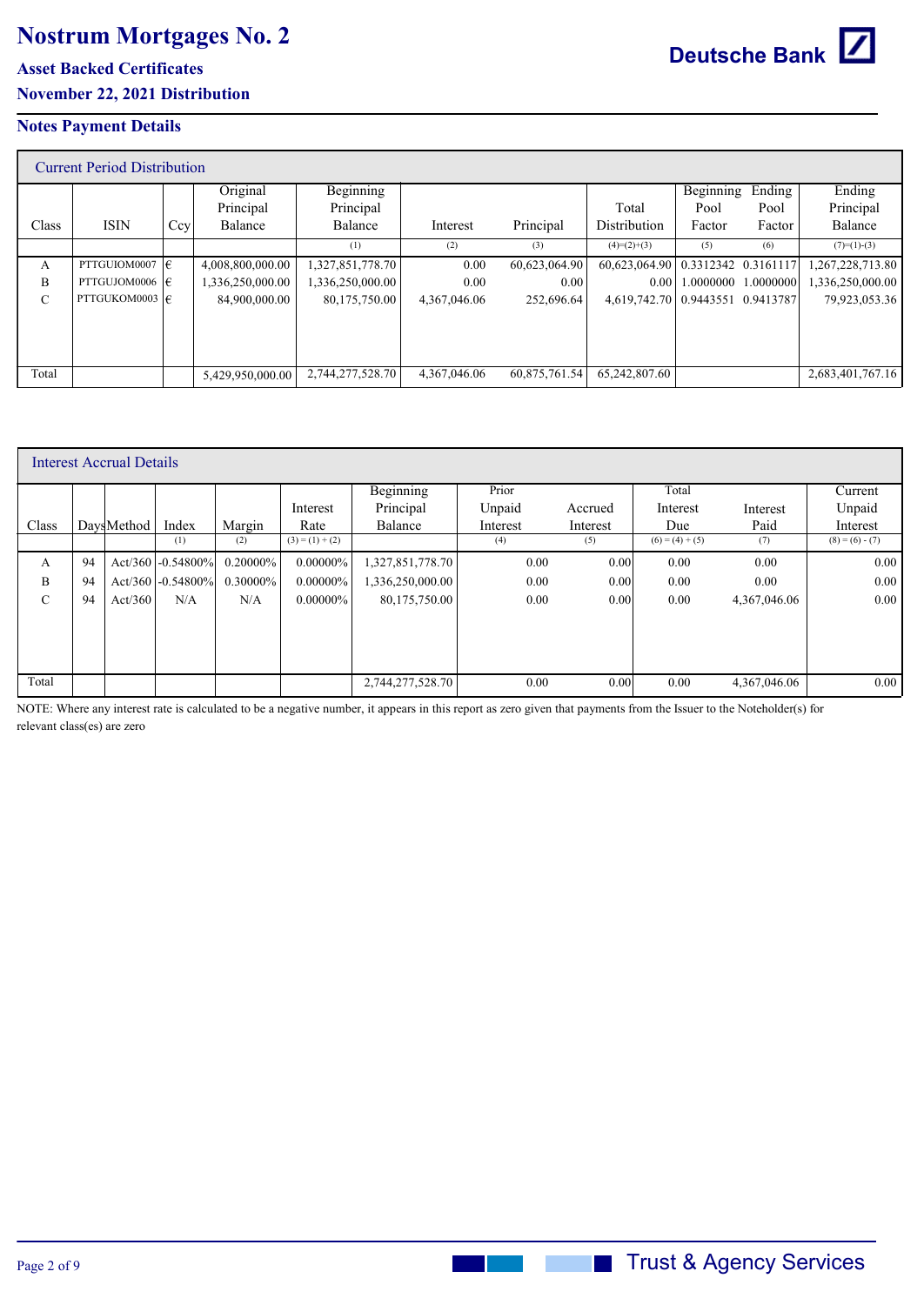**Asset Backed Certificates**

**November 22, 2021 Distribution**

## **Collection Summary**

Issuer Available Funds - Collection

| <b>Available Interest Distribution Amount</b>                                                             | 86,698,914.49 |
|-----------------------------------------------------------------------------------------------------------|---------------|
| (a) Interest Component                                                                                    | 6,523,164.49  |
| (b) Swap Receipts from Swap Counterparty                                                                  | 0.00          |
| (c) Swap Collateral Drawings                                                                              | 0.00          |
| (d) Amount standing to credit of Cash Reserve Account                                                     | 80,175,750.00 |
| (e) Interest earned on Issuer Transaction Account                                                         | 0.00          |
| (f) Interest earned on Cash Reserve Account                                                               | 0.00          |
| (g) Principal Draw Amount                                                                                 | 0.00          |
| (h) Available Principal Distribution Amount remaining after all payments have been made                   |               |
| in accordance with the Pre-Enforcement Principal Payments Priorities                                      | 0.00          |
| <b>Available Principal Distribution Amount</b>                                                            | 60,623,064.90 |
| (a) Principal Component                                                                                   | 60,323,060.30 |
| (b) Available Interest Distribution Amount applied to reduce debit balance of Principal Deficiency Ledger | 300,004.60    |
| (c) Available Interest Distribution Amount which is applied as Available Principal Distribution           |               |
| Amount under item h) of the Pre-Enforcement Interest Payments Priorities                                  | 0.00          |
| (d) Principal Draw Amount                                                                                 | 0.00          |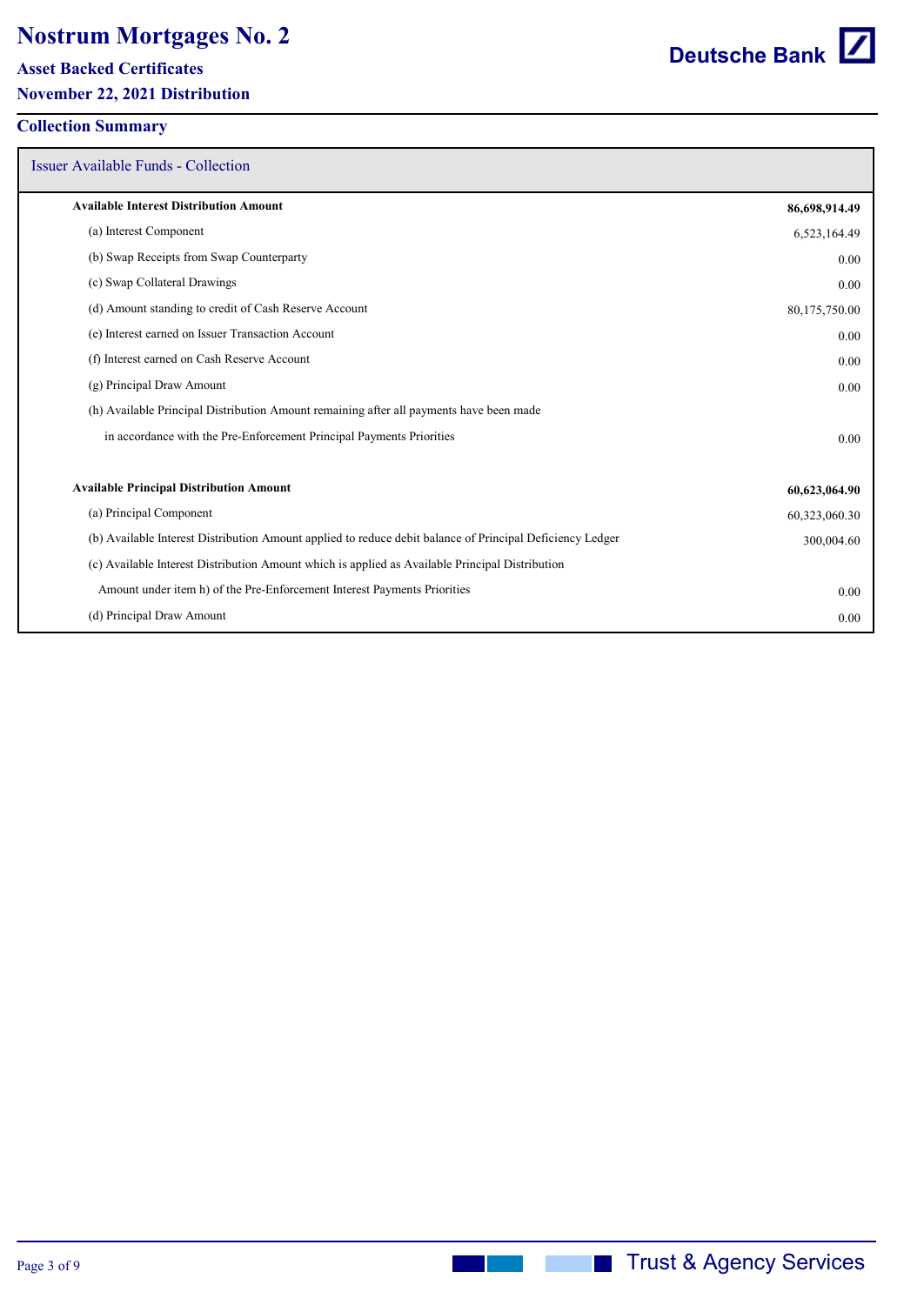#### **Asset Backed Certificates**

**November 22, 2021 Distribution**

| <b>PreEnforcement Interest Payment Priority</b>                                                         |               |
|---------------------------------------------------------------------------------------------------------|---------------|
| <b>Available Interest Distribution Amount</b>                                                           | 86,698,914.49 |
| (a) Payment of Issuers liability to tax                                                                 | 150.00        |
| (b) Payment of fees, liabilities and expenses payable to the Common Representative                      | 1,250.00      |
| (c) Payment on a pro-rata and pari passu basis of                                                       |               |
| (i) The fees, liabilities and expenses payable to the Transaction Manager                               | 2,500.00      |
| (ii) The fees, liabilities and expenses payable to the Paying Agent                                     | 0.00          |
| (iii) The fees, liabilities and expenses payable to the Agent                                           | 0.00          |
| (iv) The fees, liabilities and expenses payable to the Accounts Bank                                    | 0.00          |
| (v) The fees, liabilities and expenses payable to the Servicer                                          | 69,574.51     |
| (vi) Third Party Expenses                                                                               | 298,527.53    |
| (d) Payment to Swap Counterparty other than Subordinated Swap Termination Amount                        | 1,484,111.79  |
| (e) Payment of Class A Interest Amount                                                                  | 0.00          |
| (f) Towards reduction of the debit balance on the Principal Deficiency Ledger to zero                   | 300,004.60    |
| (g) To the Cash Reserve Account an amount up to Cash Reserve Account Required Balance                   | 79,923,053.36 |
| (h) Transfer to Available Principal Distribution Amount, if Class B Interest Mandatory Deferral applies | 0.00          |
| (i) Payment of Class B Interest Amount and Deferred Interest Amount                                     | 0.00          |

(j) Towards reduction of the debit balance on the Principal Deficiency Ledger to zero 0.00

(k) To the Cash Reserve Account an amount up to Cash Reserve Account Required Balance 0.00

(l) Payment of the Subordinated Swap Termination Amount 0.00

(m) Payment of Principal to Class C 252,696.64

(n) Payment of Class C Distribution Amount 4,367,046.06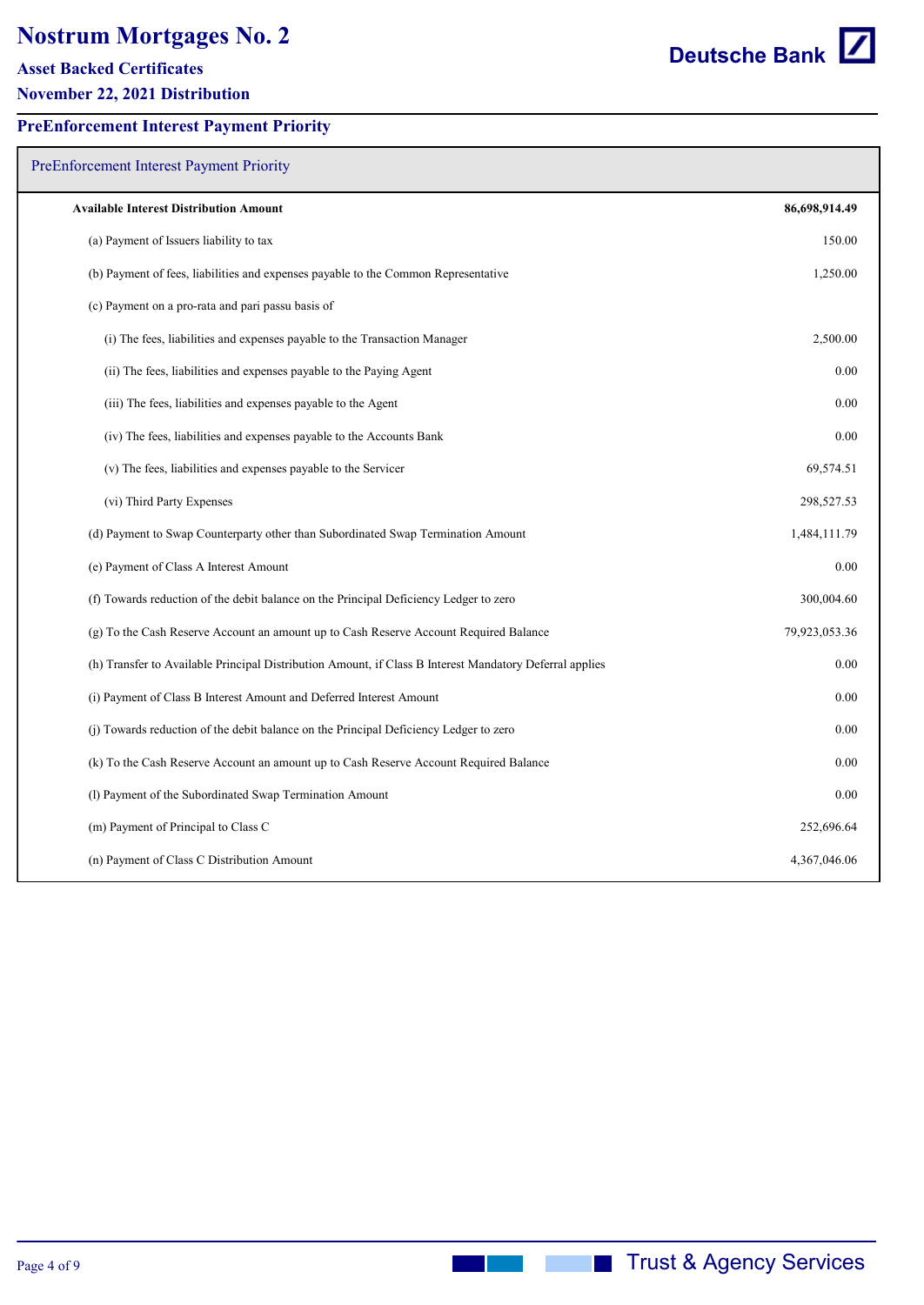**Asset Backed Certificates**

**November 22, 2021 Distribution**

## **PreEnforcement Principal Payment Priority**

| Deutsche Bank |  |
|---------------|--|
|---------------|--|

| <b>PreEnforcement Principal Payment Priority</b> |               |
|--------------------------------------------------|---------------|
| <b>Available Principal Distribution Amount</b>   | 60,623,064.90 |
| (a) Principal payment to Class A                 | 60,623,064.90 |
| (b) Principal payment to Class B                 | 0.00          |
| (c) Principal payment to Class C                 | 0.00          |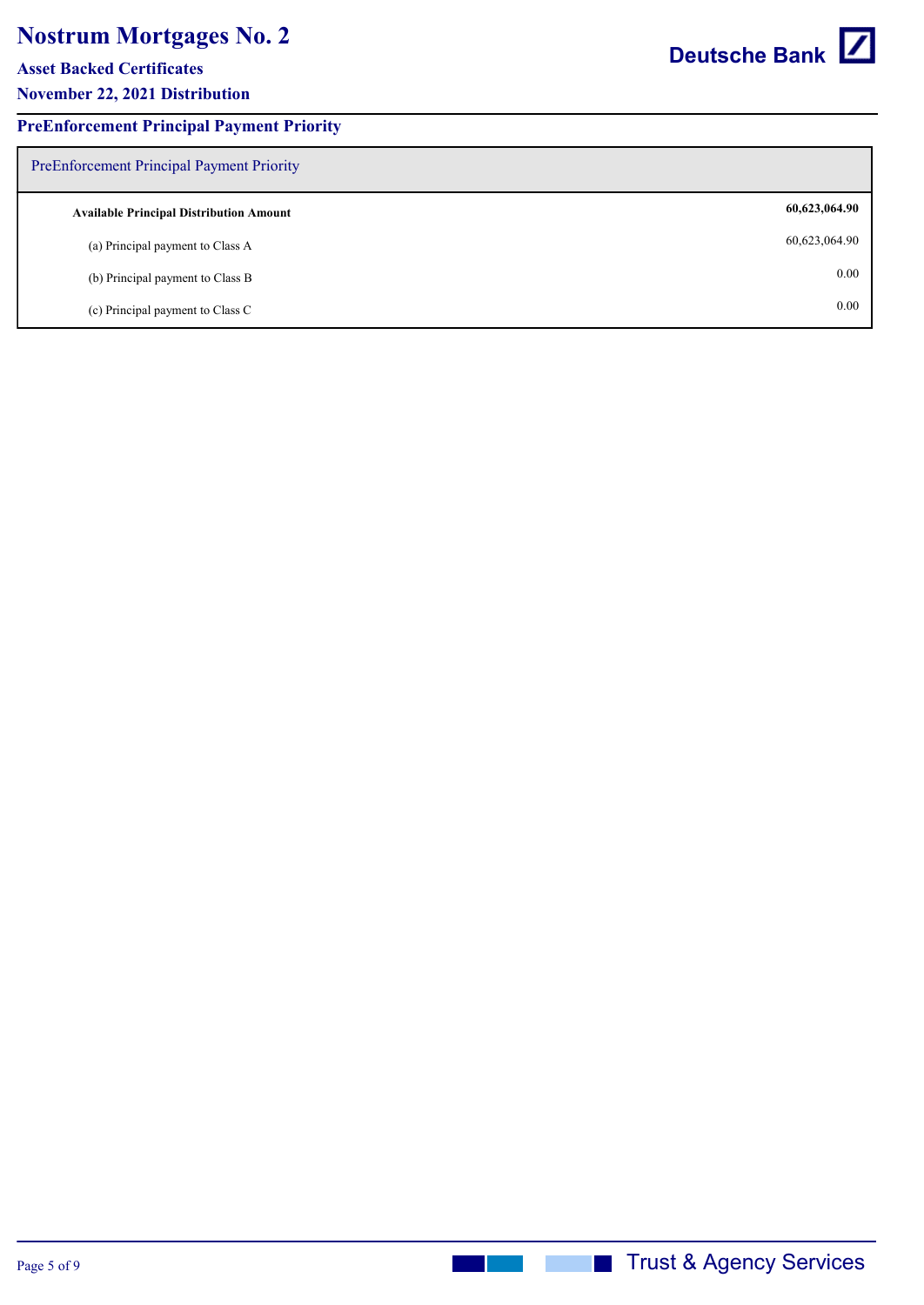#### **Asset Backed Certificates**

### **November 22, 2021 Distribution**

## **Account Details & Principal Deficiency Ledger**

## Account Details

| <b>Reserve Account</b>             |               |
|------------------------------------|---------------|
| Original Balance                   | 80,175,750.00 |
| <b>Beginning Balance</b>           | 80,175,750.00 |
| Deposit                            | $0.00\,$      |
| Withdrawal                         | 252,696.64    |
| Required Balance                   | 79,923,053.36 |
| <b>Ending Balance</b>              | 79,923,053.36 |
|                                    |               |
| <b>Liquidity Reserve Account</b>   |               |
| <b>Beginning Balance</b>           | 15,934,221.34 |
| Deposit                            | $0.00\,$      |
| Withdrawal                         | 727,476.78    |
| <b>Ending Balance</b>              | 15,206,744.57 |
|                                    |               |
| <b>Principal Deficiency Ledger</b> |               |
| Opening Balance                    | 0.00          |
| Debit to PDL                       | 300,004.60    |
| Credit to PDL                      | 300,004.60    |
| Closing Balance                    | 0.00          |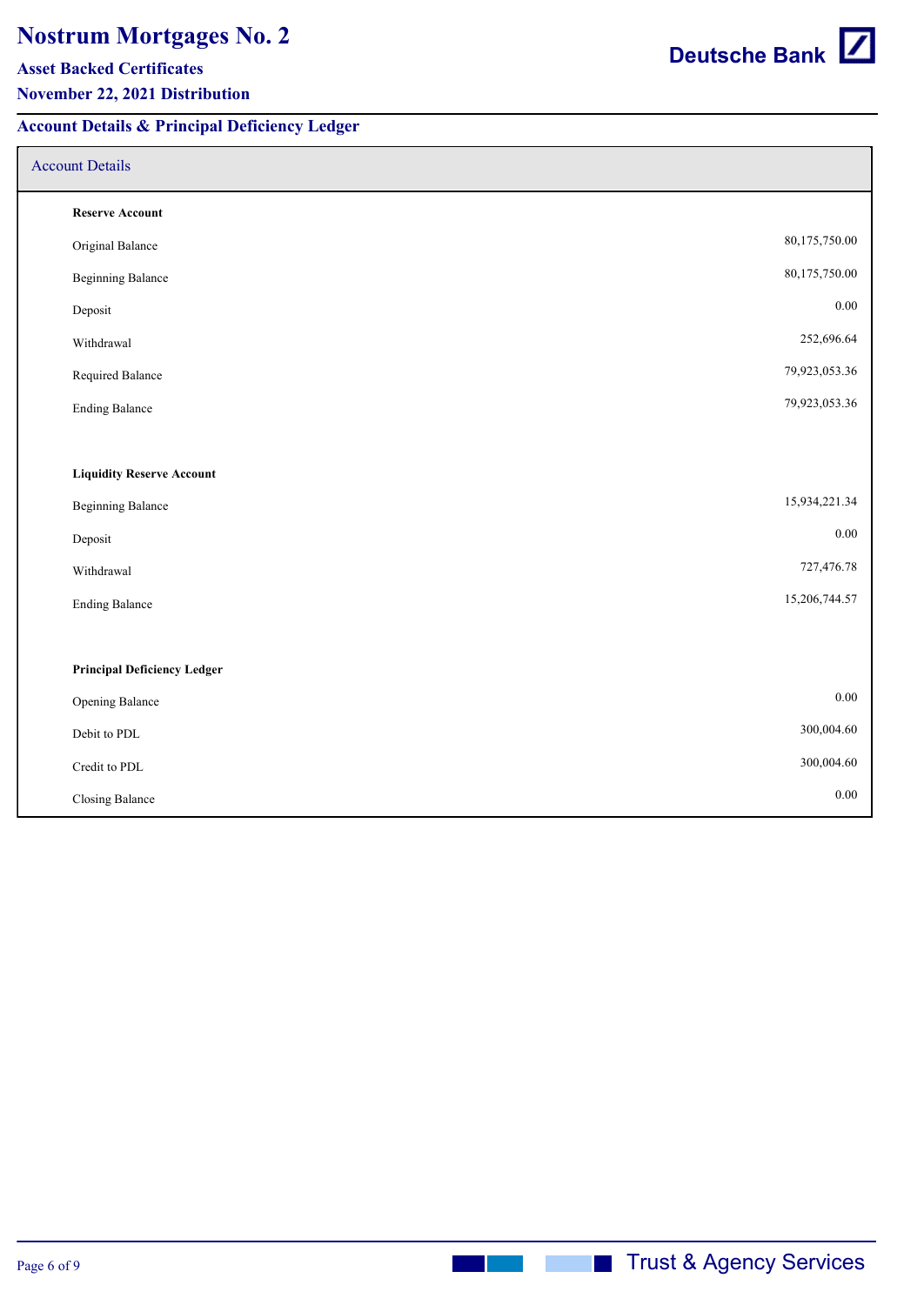**Asset Backed Certificates**

**November 22, 2021 Distribution**

#### **Trigger Section**

# Trigger Section **Class B Interest Mandatory Deferral Calculation** A) Is Class A balance greater than zero ? Yes B) Is i) greater than ii) ? No i) Principal Balance Outstanding of Mortgage Loans (other than Written-off Mortgage Assets) in arrears for more than 90 days 2,241,417.89 ii) 50% of the Principal Amount Outstanding of the Class B Notes 668,125,000.00 C) Is i) greater than ii) ? i) Realised Losses Percentage ( a / b ) 4.3808% a) Cumulative Realised Losses 234,174,422.92 b) Principal Balance Outstanding of Mortgage Loans as on Collateral Determination Date 5,345,504,058.69 ii) Realised Losses Trigger II 13.5000% Is Class B Interest Mandatory Deferral applicable (Yes/No)? (A and (B or C)) No **Cash Reserve Account Required Balance Reduction Conditions** A) Have 5 years occurred after the Closing Date ( Date after 5 November 2015 ) ? Yes B) Is i) less than ii) ? No i) Cash Reserve Account Balance 80,175,750.00 ii) Cash Reserve Account Required Balance 79,923,053.36 C) Is the balance in Principal Deficiency Ledger higher than zero ? No D) Is there any deferment of interest on Class B Notes this Payment Date ? E) Is i) greater than ii) No i) Principal Balance Outstanding of Mortgage Loans (other than Written-off Mortgage Assets) in arrears for more than 90 days 2,241,417.89 ii) 3.50% of the Principal Balance Outstanding of Mortgage Loans (other than Written-off Mortgage Assets) 91,137,647.03 F) Is i) greater than ii) ? No i) Realised Losses Percentage (a/b) 4.3808% a) Cumulative Realised Losses 234,174,422.92 b) Principal Balance Outstanding of Mortgage Loans as on Collateral Determination Date 5,345,504,058.69 ii) Realised Losses Trigger I 7.2500% G) Are Classes A and B fully redeemed ? **Should the Cash Reserve Account Required Balance be reduced (Yes/No) ? Yes**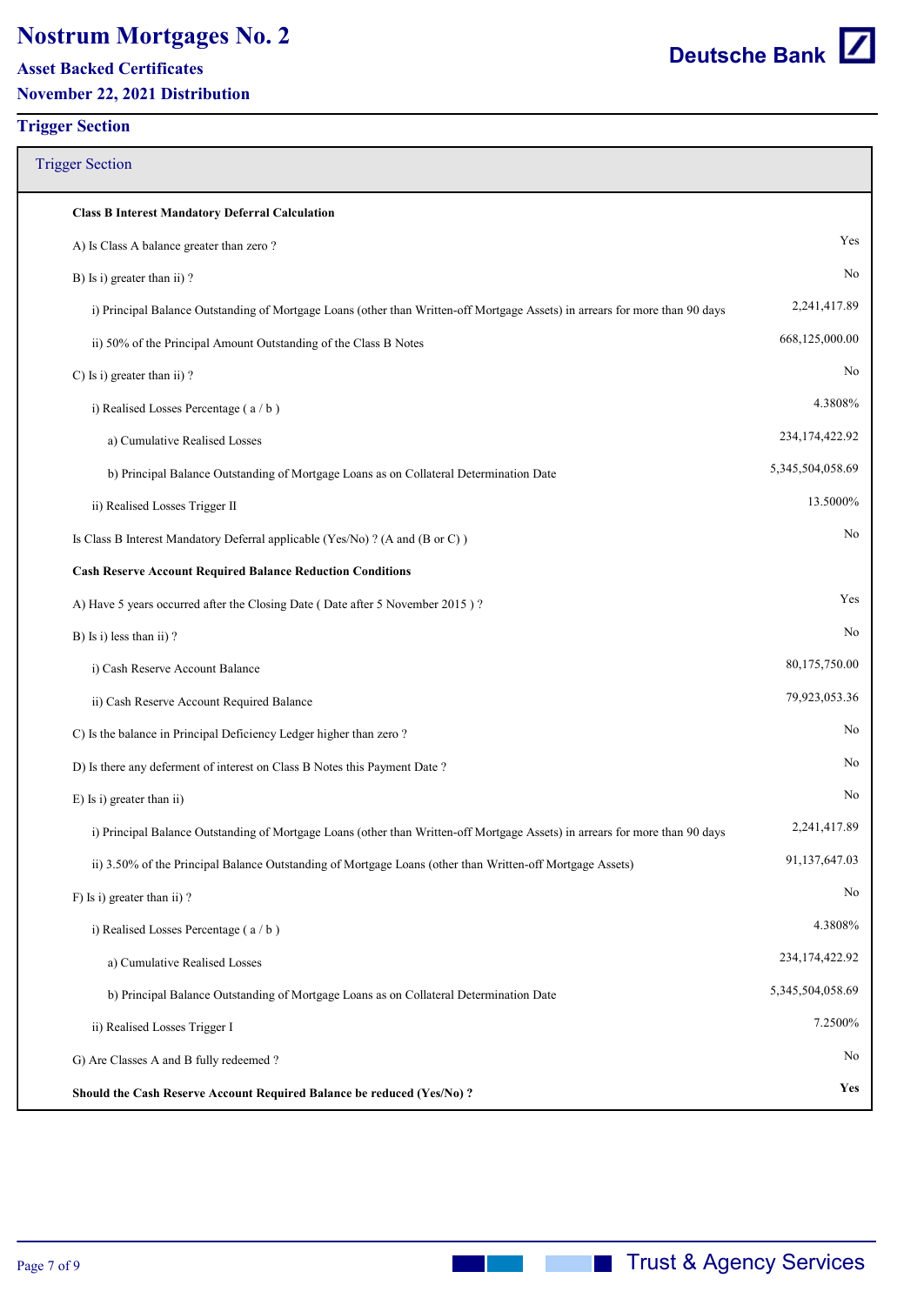#### **Asset Backed Certificates**

## **November 22, 2021 Distribution**

## **Reconciliation of Assets and Liabilities**

| <b>Assets and Liability Summary</b>    |                   |                                       |                   |  |  |
|----------------------------------------|-------------------|---------------------------------------|-------------------|--|--|
| <b>Assets</b>                          | Amount            | <b>Liabilities</b>                    | Amount            |  |  |
| Mortgage Pool Net of Written-Off Loans | €2,603,932,772.42 | Principal Outstanding Amount on Notes | €2,683,401,767.16 |  |  |
| Cash Reserve Balance                   | €79,923,053.36    |                                       |                   |  |  |
| <b>Liquidity Reserve Balance</b>       | €15,206,744.57    |                                       |                   |  |  |
| <b>Total Assets</b>                    | €2,699,062,570.35 | <b>Total Liabilities</b>              | €2,683,401,767.16 |  |  |
|                                        |                   |                                       |                   |  |  |

NOTE: Where any interest rate is calculated to be a negative number, it appears in this report as zero given that payments from the Issuer to the Noteholder(s) for relevant class(es) are zero